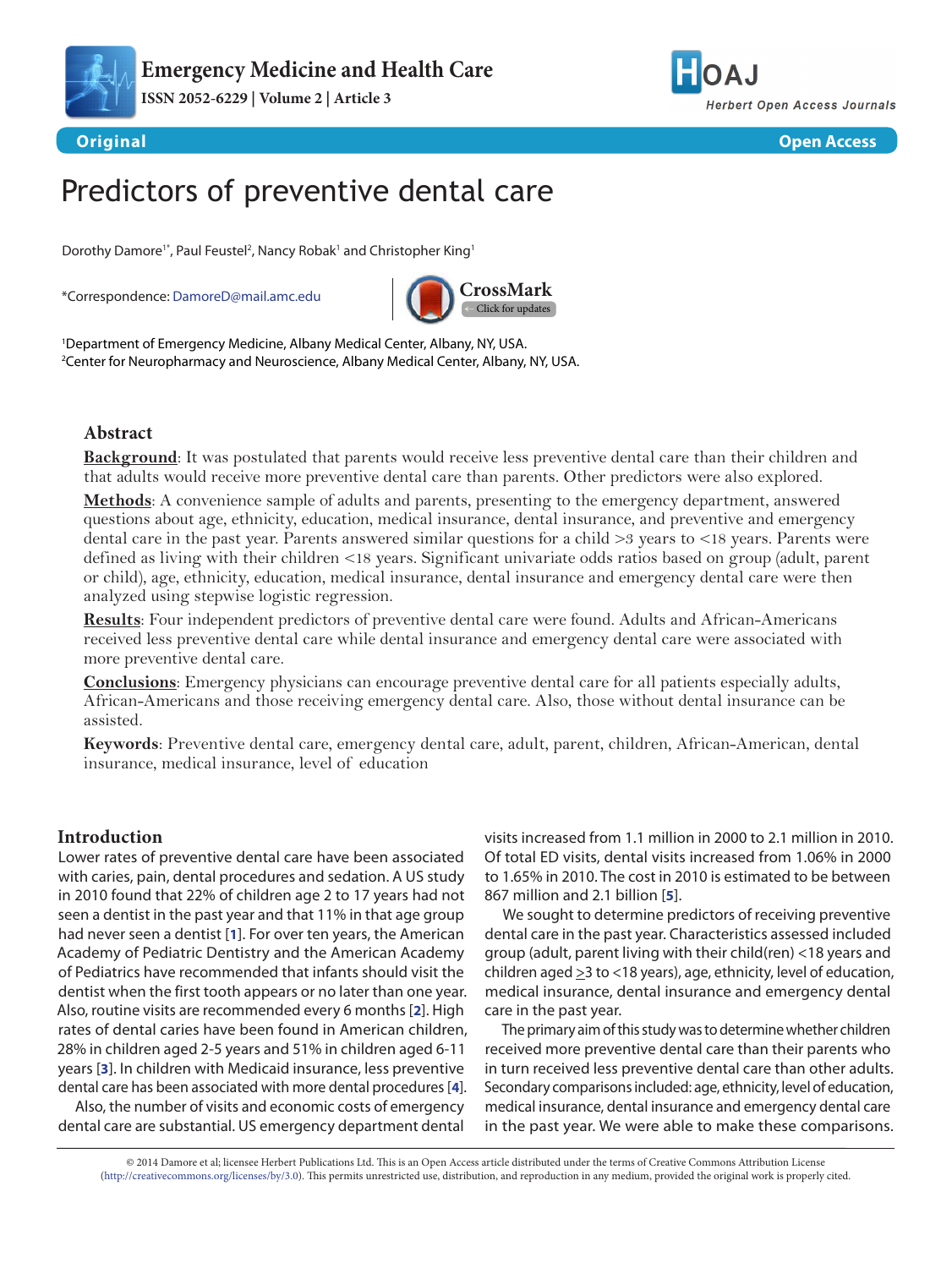# **Materials and methods**

A convenience sample of adults and parents completed a questionnaire which took about 5 minutes. Trained research assistants working varied days, evenings, weekdays and weekends enrolled emergency department patients. Data were collected for adults, parents and children. Parents were defined as living with their young child(ren) <18 years while adults did not live with their young child(ren). Children were defined as  $\geq$ 3 years to <18 years. Data collected for adults and parents included age, ethnicity, level of education, medical insurance, dental insurance, preventive dental care in the past year and emergency dental care in the past year. For preventive dental care, adults and parents were asked whether they had seen a dentist in the past year for a cleaning. For emergency dental care, they were asked whether that had seen a dentist or emergency care (dentist, urgent care or emergency room) in the past year for dental pain or a cavity. For their children >3 years to <18 years, parents responded about medical insurance, dental insurance, preventive dental care in the past year and emergency dental care in the past year. For children, parental ethnicity and parental level of education were used. Exclusion criteria included age >65 years or <18 years, critically ill patients, patients unable to read or speak English, patient visit for dental pain or dental trauma, prior enrollment or refusal. IRB approval and informed consent were obtained for this study. This research received no specific grant from any funding agency in the public, commercial, or not-for-profit sectors. Unidentified data can be obtained from the principal author.

Univariate odds ratios for preventive dental care in the past year were determined based on group (adult, parent and children), age, ethnicity, level of education, medical insurance, dental insurance and emergency dental care in the past year. Variables found to be significant on univariate analysis were then analyzed using stepwise logistic regression.

Comparing two groups and looking for at least a 10% difference, 65% of children with preventive dental care compared with 55% of adults, 380 were needed in the two groups. With 380 in the two groups, the study would have a power of 80.5%. In our groups there were 448 adults and 329 children. With these numbers and considering an 11% difference between the groups, our sample size would have a power of 85%.

# **Results**

Data were collected for 1,151 subjects including 448 adults, 374 parents and 329 children. Variables found significant on univariate analysis were group (adult, parent, child), age, ethnicity, level of education, medical insurance, dental insurance and emergency dental care in the past year (**Table 1**). They were applied to stepwise logistic regression (**[Table 2](#page-2-0)**) which found that adults were less likely to receive preventive dental care when compared to parents who were in turn less likely to receive dental care when compared to children. Also, **Table 1. Univariate Odds Ratios for Preventive Dental Care.**

| <b>Variable</b>                          |                | Odds Ratio 95% Odds Ratio P value |                |  |
|------------------------------------------|----------------|-----------------------------------|----------------|--|
|                                          |                | Confidence<br><b>Interval</b>     |                |  |
| Group Missing (0)                        |                |                                   |                |  |
| Adult (448)                              | reference      |                                   |                |  |
| Parent (374)                             | 1.38           | 1.03-1.84                         | 0.032          |  |
| Child (329)                              | 3.77           | 2.62-5.43                         | < 0.001        |  |
| Age<br>Adult (38.6) vs.<br>Parent (36.7) | 1.13           | $1.00 - 1.27$                     | 0.050          |  |
| <b>Ethnicity Missing (3)</b>             |                |                                   |                |  |
| Caucasian (790)                          | reference      |                                   |                |  |
| Asian $(16)$                             | 0.41           | $0.14 - 1.19$                     | 0.101          |  |
| African-American (262)                   | 0.43           | $0.32 - 0.58$                     | < 0.001        |  |
| Hispanic (73)                            | 0.56           | $0.32 - 0.96$                     | 0.035          |  |
| Other $(46)$                             | 0.57           | $0.31 - 1.08$                     | 0.083          |  |
| <b>Education Missing (3)</b>             |                |                                   |                |  |
| Attended college or more<br>(726)        | reference      | $\overline{\phantom{a}}$          | --             |  |
| Graduated HS or less<br>(413)            | 0.48           | $0.37 - 0.62$                     | < 0.001        |  |
| Other <sub>(9)</sub>                     | 1.06           | $0.34 - 3.26$                     | 0.920          |  |
| <b>Medical Insurance</b><br>Missing (4)  |                |                                   |                |  |
| None (91)                                | reference      | $-1$                              |                |  |
| Private (592)                            | 4.08           | 2.60-6.38                         | < 0.001        |  |
| Public (464)                             | 1.78           | 1.15-2.78                         | 0.010          |  |
| <b>Dental Insurance</b><br>Missing (1)   | 3.92           | 2.89-5.30                         | < 0.001        |  |
| Yes $(925)$                              | $-1$           |                                   |                |  |
| No (225)                                 | $\overline{a}$ |                                   |                |  |
| <b>Emergency Dental Care</b>             | 3.86           | 2.68-5.55                         | < 0.001        |  |
| in the Past Year<br>Missing (1)          |                |                                   |                |  |
| Yes(317)                                 | $\overline{a}$ | $\overline{a}$                    | $\overline{a}$ |  |
| No (833)                                 | $-$            | $-$                               | $-$            |  |

African-Americans were less likely to receive preventive dental care. Having dental insurance but not medical insurance was associated with preventive dental care. Emergency dental care in the past year was also associated with greater preventive dental care.

Children ranged in age from 3 to less than 18 years, but exact ages were not collected. While adult and parental ages were collected and were different, the mean difference was only 1.9 years with 38.6 years being the mean age for adults and 36.7 years for parents (Odds Ratio 1.13, 95% Confidence Interval 1.00-1.27). This age difference was not felt to be clinically significant so age was not applied to the stepwise logistic regression. Also, adults or parents who attended college or received more education were not found to have visited the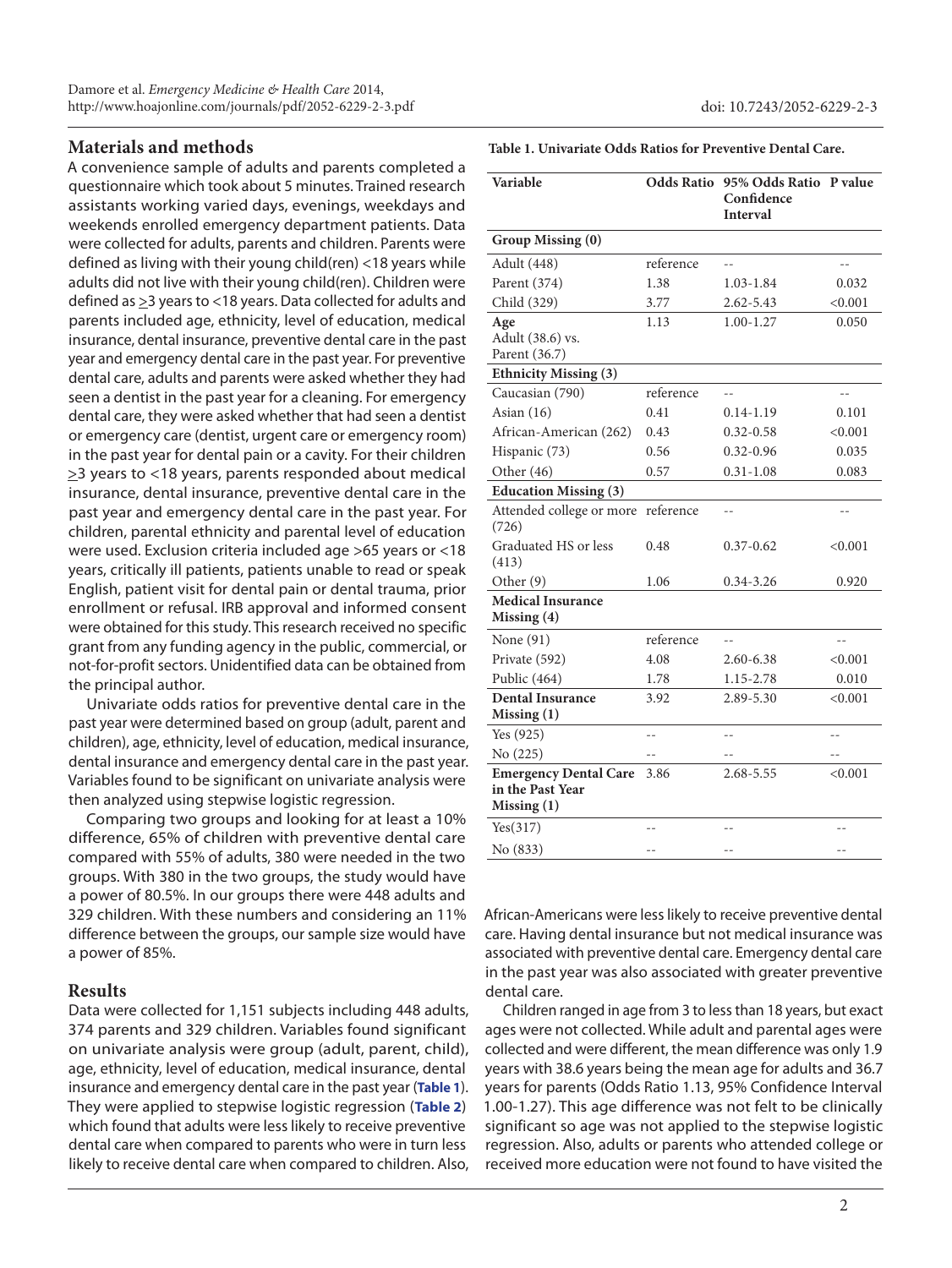| Variable                                         | Odds<br>Ratio | 95% Odds Ratio P value<br>Confidence<br><b>Interval</b> |         |
|--------------------------------------------------|---------------|---------------------------------------------------------|---------|
| Group                                            |               |                                                         |         |
| Adult                                            | reference     |                                                         |         |
| Parent                                           | 1.45          | $1.05 - 2.02$                                           | 0.025   |
| Child                                            | 4.14          | $2.75 - 6.23$                                           | < 0.001 |
| <b>Ethnicity</b>                                 |               |                                                         |         |
| Caucasian                                        | reference     |                                                         |         |
| Asian                                            | 0.40          | $0.12 - 1.30$                                           | 0.126   |
| African-American                                 | 0.45          | $0.32 - 0.65$                                           | < 0.001 |
| Hispanic                                         | 0.70          | $0.38 - 1.30$                                           | 0.257   |
| Other                                            | 0.68          | $0.33 - 1.40$                                           | 0.295   |
| <b>Dental Insurance</b>                          | 2.55          | 1.73-3.75                                               | < 0.001 |
| <b>Emergency Dental Care</b><br>in the Past Year | 5.12          | 3.44-7.62                                               | < 0.001 |

dentist for preventive care more than those who graduated from high school or received less education.

#### **Discussion**

Four independent predictors of preventive dental care were found. Stepwise logistic regression found that adults and African-Americans were less likely to receive preventive dental care in the past year while dental insurance and emergency dental care in the past year were associated with preventive dental care.

Our study found that children received more preventive dental care than their parents who in turn received more dental care than other adults. In the US from 1997 to 2010, preventive dental care in children increased. This has coincided with increased public coverage of dental services for children. At the same time, adult rates of dental care have declined which has been attributed to the recession, characterized by decreased private dental insurance and increased public and non-insurance for adults [**[6](#page-3-5)**]. Our findings may also reflect these economic changes.

In 2010, the National Health Interview Survey found that African-American and Caucasian children age 2 to 17 years had similar rates of dental visits in the past year [**[1](#page-3-0)**]. However, like our study, many other studies have found less dental care in African-American children and adults when compared with Caucasians [**[7](#page-3-6)**-**[12](#page-3-7)**]. In 2004, the Medical Expenditure Panel surveyed 34,403 individuals. While African-Americans were less likely to report differences in accessing dental care than Caucasians, they visited the dentist less in the previous year [**[8](#page-3-8)**]. The 2007 National Survey of Children's Health accounted socioeconomic status for 71% of the gap in preventive dental care between African-American and Caucasian children [**[9](#page-3-9)**]. The type of dental insurance has not been found to affect preventive dental care in African-American children [**[12](#page-3-7)**].

<span id="page-2-0"></span>**Table 2. Stepwise Logistic Regression for Preventive Dental Care.** While some studies have found that medical insurance has been associated with greater dental use [**[13](#page-3-10)**], our study did not. However, dental insurance was found to be associated with greater preventive dental care. One large study with over 33,000 children found that children with private dental insurance (68%) had more dental care in the prior 6 months than children with public dental insurance (55%) who in turn saw the dentist more than children without dental insurance (27%) [**[14](#page-3-11)**]. Like children, adults without dental insurance have been found to receive less preventive dental care [**[11](#page-3-12)**,**[12](#page-3-7)**,**[15](#page-3-13)**]. From 1996 to 2000, the incorporation of dental insurance in the State Children's Health Insurance Program and Medicaid Programs led to increased preventive dental care [**[16](#page-3-14)**].

> Our study found emergency dental care in the previous year to be associated with preventive dental care. Another study found that those receiving preventive dental care were less likely to seek emergency dental care within the following year [**[17](#page-3-15)**].

> Lower levels of parental education have been associated with less preventive dental care in their children [**[7](#page-3-6)**,**[18](#page-3-16)**,**[19](#page-3-17)**]. In our study, higher level of education was not an independent predictor of preventive dental care. This may have been due to associations with other independent predictors of preventive dental care like having dental insurance.

> There are limitations to our study. One is that the population studied was a convenience sampling of emergency department patients. This population may not represent other emergency departments or primary care settings. Also, parental ethnicity and parental level of education were used as surrogates for their children. By using the ethnicity and level of education of one parent, that of the other is missed. Also, the baseline dental health of the community was not assessed which may affect several of the variables studied.

#### **Conclusion**

Four independent predictors of preventive dental care were found. Stepwise logistic regression found that adults and African-Americans were less likely to receive preventive dental care while dental insurance and emergency dental care in the past year were associated with preventive dental care. Our study supports findings of previous work for adults, dental insurance and emergency dental care in their relationship with preventive dental care. However, our study contradicts the findings for medical insurance and parental level of education. Emergency physicians can encourage preventive dental care for all patients especially adults, African-Americans and those receiving emergency dental care. Also, those without dental insurance can be assisted.

#### **Competing interests**

The authors declare that they have no competing interests.